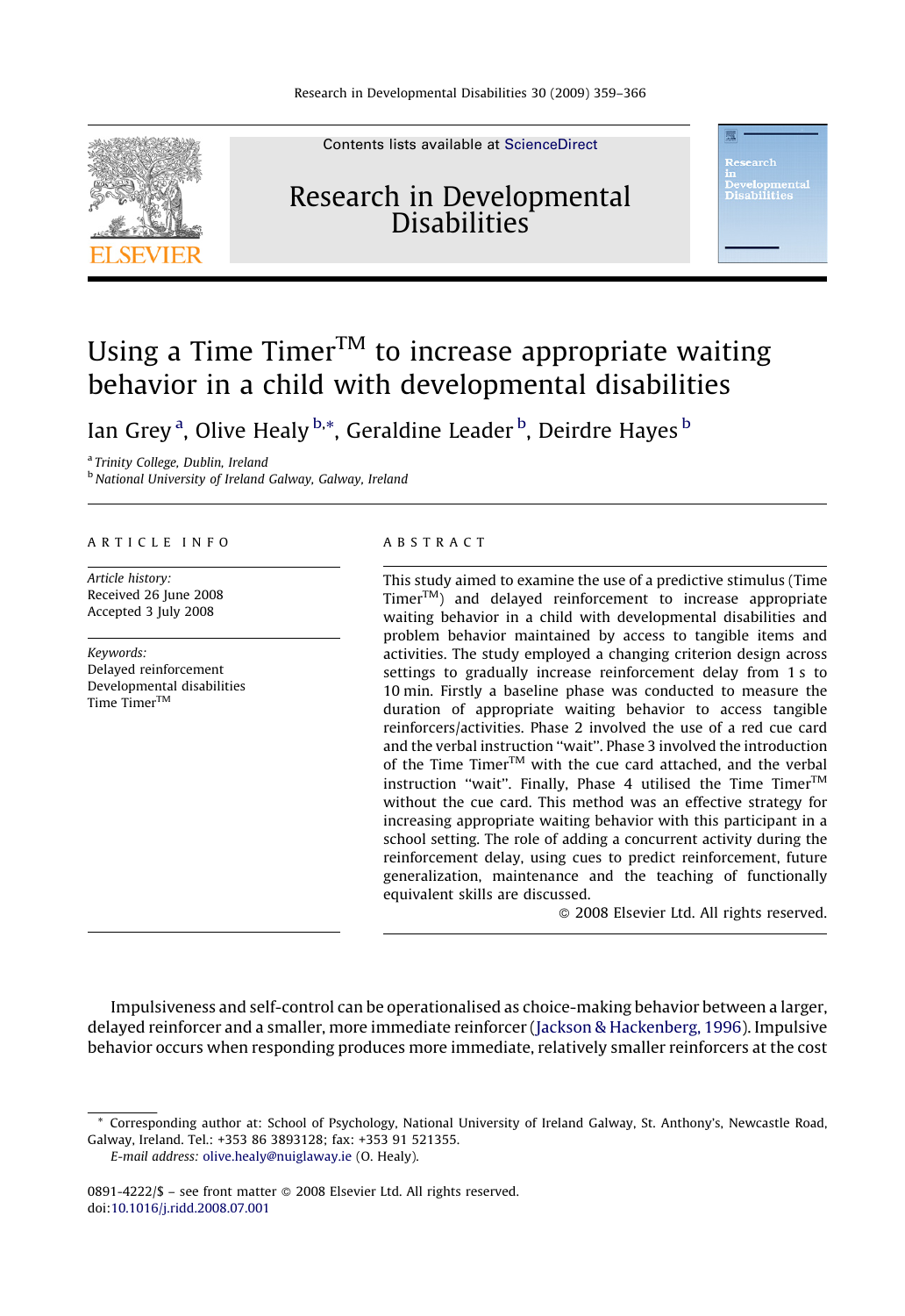of delayed, larger reinforcers. Self-control occurs when responding produces greater delayed reinforcers at the expense of more immediate, smaller reinforcers ([Logue, 1995; Dixon et al., 1998](#page--1-0)). Behaviors that yield delayed reinforcement are highly adaptive in day-to-day life ([Stromer, McComan,](#page--1-0) [& Rehfeldt, 2000](#page--1-0)), and as such are a socially significant behavior and worth investigating in applied behavior analysis.

Various methods have been used to establish and maintain reinforcement delay. [Schweitzer and](#page--1-0) [Sulzer-Azaroff \(1988\)](#page--1-0) described one method whereby the delay is gradually increased for a larger reinforcer while the smaller reinforcer remains immediately available. [Dixon and Cummins \(2001\)](#page--1-0) extended this research further by illustrating that self-control may be increased by establishing a history in which participants are gradually exposed to progressive delays, and are concurrently given the choice to engage in an intervening activity during that delay. Participants had a choice between: (a) a small immediate reinforcer, (b) a larger delayed item without a response requirement during the delay, and (c) a larger delayed item with a response requirement during the delay. All participants showed a preference for the latter option, and during this contingency, no problem behaviors occurred. However, these studies do not examine visual supports or cues that may serve to predict the availability of reinforcement.

[Williams \(1999\)](#page--1-0) found that choice for delayed reinforcement would be more likely when stimuli presented during the delay reliably predicted reinforcement. Further studies have used tokens, points and star charts as the predictive stimuli [\(Kazdin, 1982\)](#page--1-0). In these cases the stimuli that predict reinforcement at the end of the delay may serve as conditioned reinforcers through multiple pairings with the delayed reinforcers. However, it has been noted that more naturally occurring conditioned reinforcers as predictive stimuli would be useful for ensuring generalization to other settings ([Williams & Dunn, 1991](#page--1-0)). These could be verbal in nature, such as praise from a parent, teacher or caregiver, or verbal reminders of the reinforcement that is to occur ([Hayes & Hayes, 1993](#page--1-0)).

However, people with developmental disabilities may not respond well to verbal instructions due to limited or absent verbal comprehension repertoires. Individuals with a developmental disability often present with a restricted verbal repertoire, which is a common factor associated with impulsivity ([Mischel & Mischel, 1983\)](#page--1-0). It has been suggested that an adult human's increased preference for delayed, larger reinforcers may somehow be linked to their advanced verbal abilities ([Schweitzer & Sulzer-Azaroff, 1988](#page--1-0)). This may explain why people with a limited verbal capacity experience difficulties in waiting for delayed reinforcement.

Another important aspect of stimuli that predict reinforcement is the length of time one is required to wait before the reinforcer is delivered. [Vollmer, Borrero, Lalli, and Daniel \(1999\)](#page--1-0) demonstrated that participants with developmental disabilities and severe challenging behaviors were more likely to exhibit self-control than impulsive choices when the longer delays were signalled rather than unsignalled. They also recommended that a further investigation into 'timed' delays (the availability of a visual timer throughout the delay) for future research.

An examination of impulsivity and self-control with regards to individuals with intellectual disabilities and problem behavior is important. Access to consumable or tangible reinforcers frequently maintains severe behavior problems displayed by such individuals [\(Vollmer et al., 1999](#page--1-0)). Many studies have focused on impulsive behavior maintained by token reinforcement (money) and not on tangible or attention maintained behaviors that are also sensitive to impulsivity [\(Vollmer et al.,](#page--1-0) [1999](#page--1-0)).

In the case of signalled reinforcement delay to promote coping and tolerance skills, the appropriate 'waiting' behavior is essentially under the stimulus control of the signal (verbal instruction or visual cue). Approaching the treatment of tolerance in delayed reinforcement with persons with developmental disabilities using signalled reinforcement delay could be very useful for maintenance and generalization of the appropriate behavior. In addition, the use of stimulus fading that includes highlighting a physical dimension (e.g., colour, size, etc.) of a stimulus to increase the likelihood of a correct response followed by a systematic fading of the exaggerated dimension could be applied to promote appropriate behavior during delayed reinforcement ([Cooper, Heron, & Heward, 2007\)](#page--1-0).

The present study aims to increase appropriate 'waiting' behavior using a Time Timer $^{TM}$  with an individual presenting with problem behavior maintained by access to tangible reinforcement. It employs a changing criterion design with the application of a Time Timer™ as a predictive stimulus. A